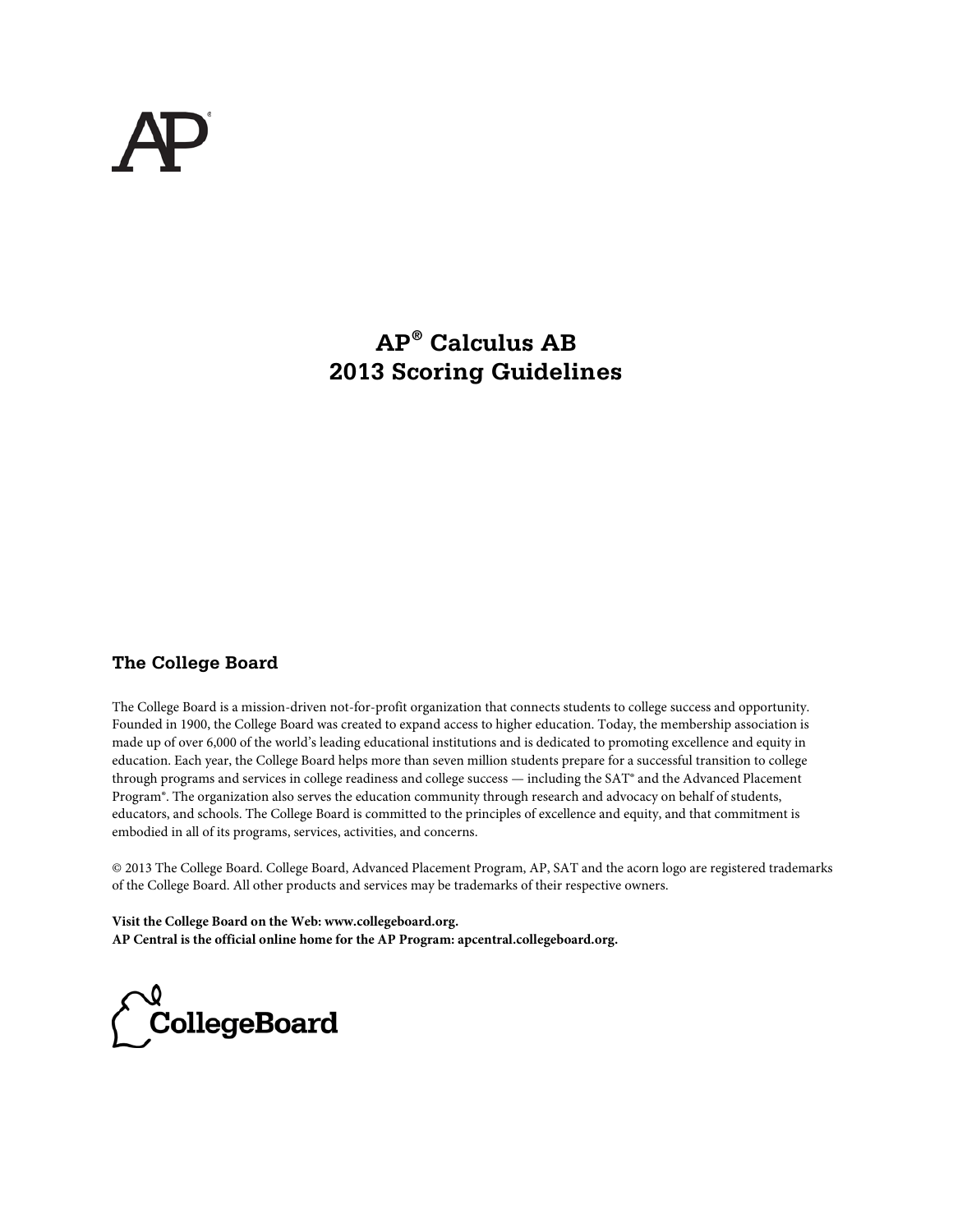#### **Question 1**

On a certain workday, the rate, in tons per hour, at which unprocessed gravel arrives at a gravel processing plant is modeled by  $G(t)$ 2  $G(t) = 90 + 45\cos\left(\frac{t^2}{18}\right)$ , where *t* is measured in hours and  $0 \le t \le 8$ . At the beginning of the workday ( $t = 0$ ), the plant has 500 tons of unprocessed gravel. During the hours of operation,  $0 \le t \le 8$ , the plant processes gravel at a constant rate of 100 tons per hour.

- (a) Find  $G'(5)$ . Using correct units, interpret your answer in the context of the problem.
- (b) Find the total amount of unprocessed gravel that arrives at the plant during the hours of operation on this workday.
- (c) Is the amount of unprocessed gravel at the plant increasing or decreasing at time *t* = 5 hours? Show the work that leads to your answer.
- (d) What is the maximum amount of unprocessed gravel at the plant during the hours of operation on this workday? Justify your answer.

|     |                                                                                               | (a) $G'(5) = -24.588$ (or $-24.587$ )                                                                                                                                                      | 2 : $\begin{cases} 1 : G'(5) \\ 1 : \text{interpretation with units} \end{cases}$                                |
|-----|-----------------------------------------------------------------------------------------------|--------------------------------------------------------------------------------------------------------------------------------------------------------------------------------------------|------------------------------------------------------------------------------------------------------------------|
|     |                                                                                               | The rate at which gravel is arriving is decreasing by 24.588<br>(or 24.587) tons per hour per hour at time $t = 5$ hours.                                                                  |                                                                                                                  |
|     | (b) $\int_0^8 G(t) dt = 825.551$ tons                                                         |                                                                                                                                                                                            | $2:\begin{cases} 1: \text{integral} \\ 1: \text{answer} \end{cases}$                                             |
| (c) | $G(5) = 98.140764 < 100$                                                                      |                                                                                                                                                                                            | 2 : $\begin{cases} 1 : \text{compares } G(5) \text{ to } 100 \\ 1 : \text{conclusion} \end{cases}$               |
|     | decreasing at time $t = 5$ .                                                                  | At time $t = 5$ , the rate at which unprocessed gravel is arriving<br>is less than the rate at which it is being processed.<br>Therefore, the amount of unprocessed gravel at the plant is |                                                                                                                  |
| (d) |                                                                                               | The amount of unprocessed gravel at time $t$ is given by                                                                                                                                   |                                                                                                                  |
|     | $A(t) = 500 + \int_0^t (G(s) - 100) ds.$                                                      |                                                                                                                                                                                            | 3 : $\begin{cases} 1 : \text{considers } A'(t) = 0 \\ 1 : \text{answer} \\ 1 : \text{justification} \end{cases}$ |
|     | $A'(t) = G(t) - 100 = 0 \implies t = 4.923480$                                                |                                                                                                                                                                                            |                                                                                                                  |
|     |                                                                                               | $\begin{array}{c c}\n t & A(t) \\ \hline\n0 & 500 \\ 4.92348 & 635.376123 \\ 8 & 525.551089\n\end{array}$                                                                                  |                                                                                                                  |
|     |                                                                                               |                                                                                                                                                                                            |                                                                                                                  |
|     |                                                                                               |                                                                                                                                                                                            |                                                                                                                  |
|     |                                                                                               | 525.551089                                                                                                                                                                                 |                                                                                                                  |
|     | The maximum amount of unprocessed gravel at the plant during<br>this workday is 635.376 tons. |                                                                                                                                                                                            |                                                                                                                  |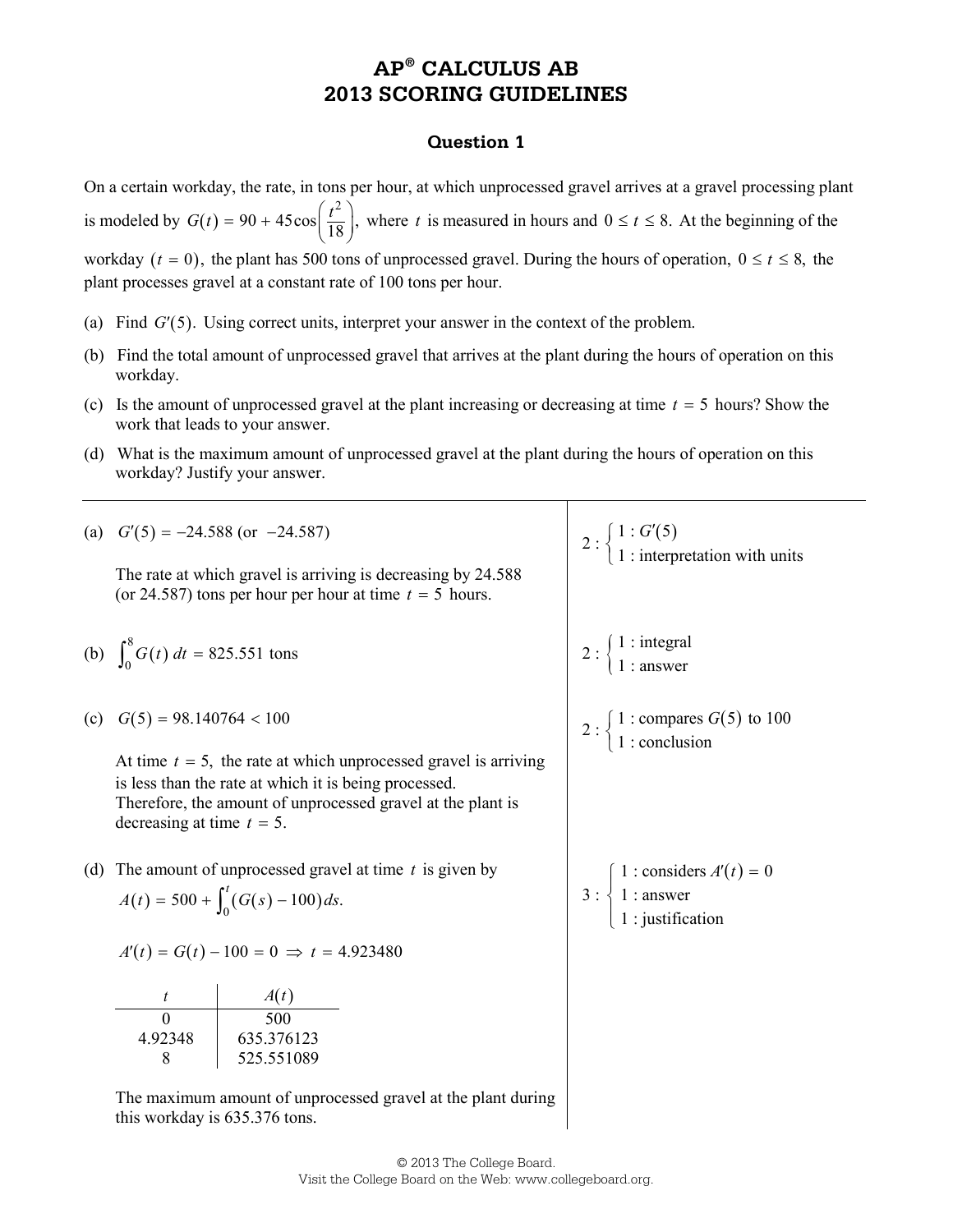### **Question 2**

A particle moves along a straight line. For  $0 \le t \le 5$ , the velocity of the particle is given by

 $v(t) = -2 + (t^2 + 3t)^{6/5} - t^3$ , and the position of the particle is given by *s*(*t*). It is known that *s*(0) = 10.

- (a) Find all values of *t* in the interval  $2 \le t \le 4$  for which the speed of the particle is 2.
- (b) Write an expression involving an integral that gives the position  $s(t)$ . Use this expression to find the position of the particle at time *t* = 5.
- (c) Find all times *t* in the interval  $0 \le t \le 5$  at which the particle changes direction. Justify your answer.
- (d) Is the speed of the particle increasing or decreasing at time *t* = 4 ? Give a reason for your answer.

| (a) Solve $ v(t)  = 2$ on $2 \le t \le 4$ .<br>$t = 3.128$ (or 3.127) and $t = 3.473$                                                                                                                                                                                                                 | 2 : $\begin{cases} 1 : \text{considers}  v(t)  = 2 \\ 1 : \text{answer} \end{cases}$                    |
|-------------------------------------------------------------------------------------------------------------------------------------------------------------------------------------------------------------------------------------------------------------------------------------------------------|---------------------------------------------------------------------------------------------------------|
| (b) $s(t) = 10 + \int_0^t v(x) dx$<br>$s(5) = 10 + \int_0^5 v(x) dx = -9.207$                                                                                                                                                                                                                         | $2:\begin{cases}1:s(t)\\1:s(5)\end{cases}$                                                              |
| (c) $v(t) = 0$ when $t = 0.536033, 3.317756$<br>$v(t)$ changes sign from negative to positive at time $t = 0.536033$ .<br>$v(t)$ changes sign from positive to negative at time $t = 3.317756$ .<br>Therefore, the particle changes direction at time $t = 0.536$ and<br>time $t = 3.318$ (or 3.317). | 3 : $\begin{cases} 1 : \text{considers } v(t) = 0 \\ 2 : \text{answers with justification} \end{cases}$ |
| (d) $v(4) = -11.475758 < 0$ , $a(4) = v'(4) = -22.295714 < 0$<br>The speed is increasing at time $t = 4$ because velocity and<br>acceleration have the same sign.                                                                                                                                     | 2 : conclusion with reason                                                                              |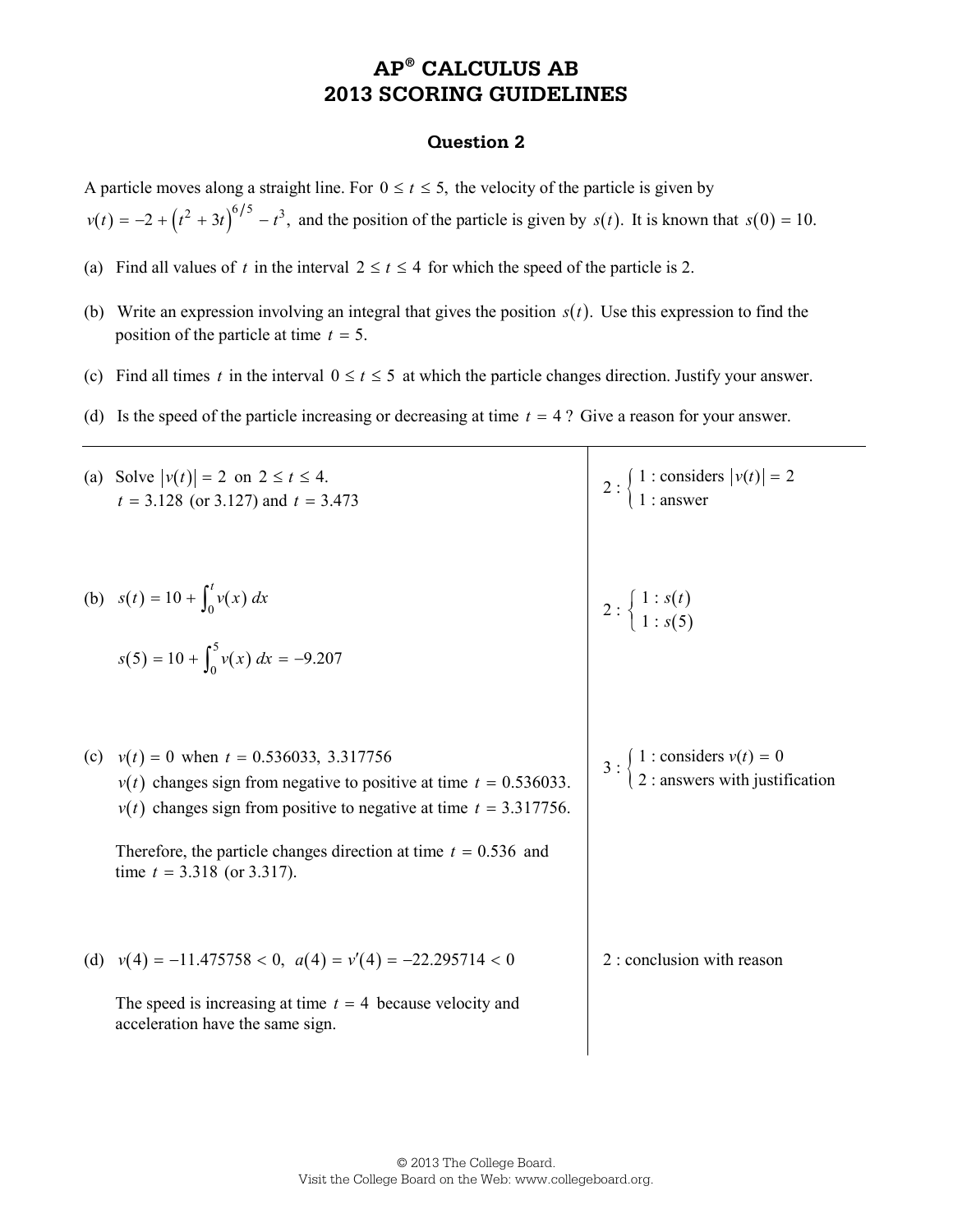#### **Question 3**

| (minutes) |     |     |               |      |  |
|-----------|-----|-----|---------------|------|--|
| (ounces)  | 5.3 | 8.8 | $11.2$   12.8 | 13.8 |  |

Hot water is dripping through a coffeemaker, filling a large cup with coffee. The amount of coffee in the cup at time  $t, 0 \le t \le 6$ , is given by a differentiable function *C*, where *t* is measured in minutes. Selected values of  $C(t)$ , measured in ounces, are given in the table above.

- (a) Use the data in the table to approximate  $C'(3.5)$ . Show the computations that lead to your answer, and indicate units of measure.
- (b) Is there a time  $t, 2 \le t \le 4$ , at which  $C'(t) = 2$ ? Justify your answer.
- (c) Use a midpoint sum with three subintervals of equal length indicated by the data in the table to approximate the value of  $\frac{1}{6} \int_0^6 C(t) dt$ . Using correct units, explain the meaning of  $\frac{1}{6} \int_0^6 C(t) dt$  $\frac{1}{6}\int_0^6 C(t) dt$  in the context of the problem.
- (d) The amount of coffee in the cup, in ounces, is modeled by  $B(t) = 16 16e^{-0.4t}$ . Using this model, find the rate at which the amount of coffee in the cup is changing when  $t = 5$ .

|     | (a) $C'(3.5) \approx \frac{C(4) - C(3)}{4 - 3} = \frac{12.8 - 11.2}{1} = 1.6$ ounces/min                                                                                                                                                   | 2 : $\begin{cases} 1 : approximation \\ 1 : units \end{cases}$                                                   |
|-----|--------------------------------------------------------------------------------------------------------------------------------------------------------------------------------------------------------------------------------------------|------------------------------------------------------------------------------------------------------------------|
| (b) | C is differentiable $\Rightarrow$ C is continuous (on the closed interval)<br>$\frac{C(4)-C(2)}{4-2}=\frac{12.8-8.8}{2}=2$<br>Therefore, by the Mean Value Theorem, there is at least<br>one time t, $2 < t < 4$ , for which $C'(t) = 2$ . | 2 : $\begin{cases} 1: \frac{C(4) - C(2)}{4 - 2} \\ 1: \text{conclusion, using MVT} \end{cases}$                  |
|     | (c) $\frac{1}{6} \int_0^6 C(t) dt \approx \frac{1}{6} [2 \cdot C(1) + 2 \cdot C(3) + 2 \cdot C(5)]$<br>$=\frac{1}{6}(2.5.3 + 2.11.2 + 2.13.8)$<br>$=\frac{1}{6}(60.6) = 10.1$ ounces                                                       | 3 : $\begin{cases} 1 : \text{midpoint sum} \\ 1 : \text{approximation} \\ 1 : \text{interpretation} \end{cases}$ |
|     | $\frac{1}{6} \int_{0}^{6} C(t) dt$ is the average amount of coffee in the cup, in<br>ounces, over the time interval $0 \le t \le 6$ minutes.                                                                                               |                                                                                                                  |
|     | (d) $B'(t) = -16(-0.4)e^{-0.4t} = 6.4e^{-0.4t}$<br>$B'(5) = 6.4e^{-0.4(5)} = \frac{6.4}{e^2}$ ounces/min                                                                                                                                   | $2: \left\{\n \begin{array}{c}\n 1: B(t) \\  1: B'(5)\n \end{array}\n\right.$                                    |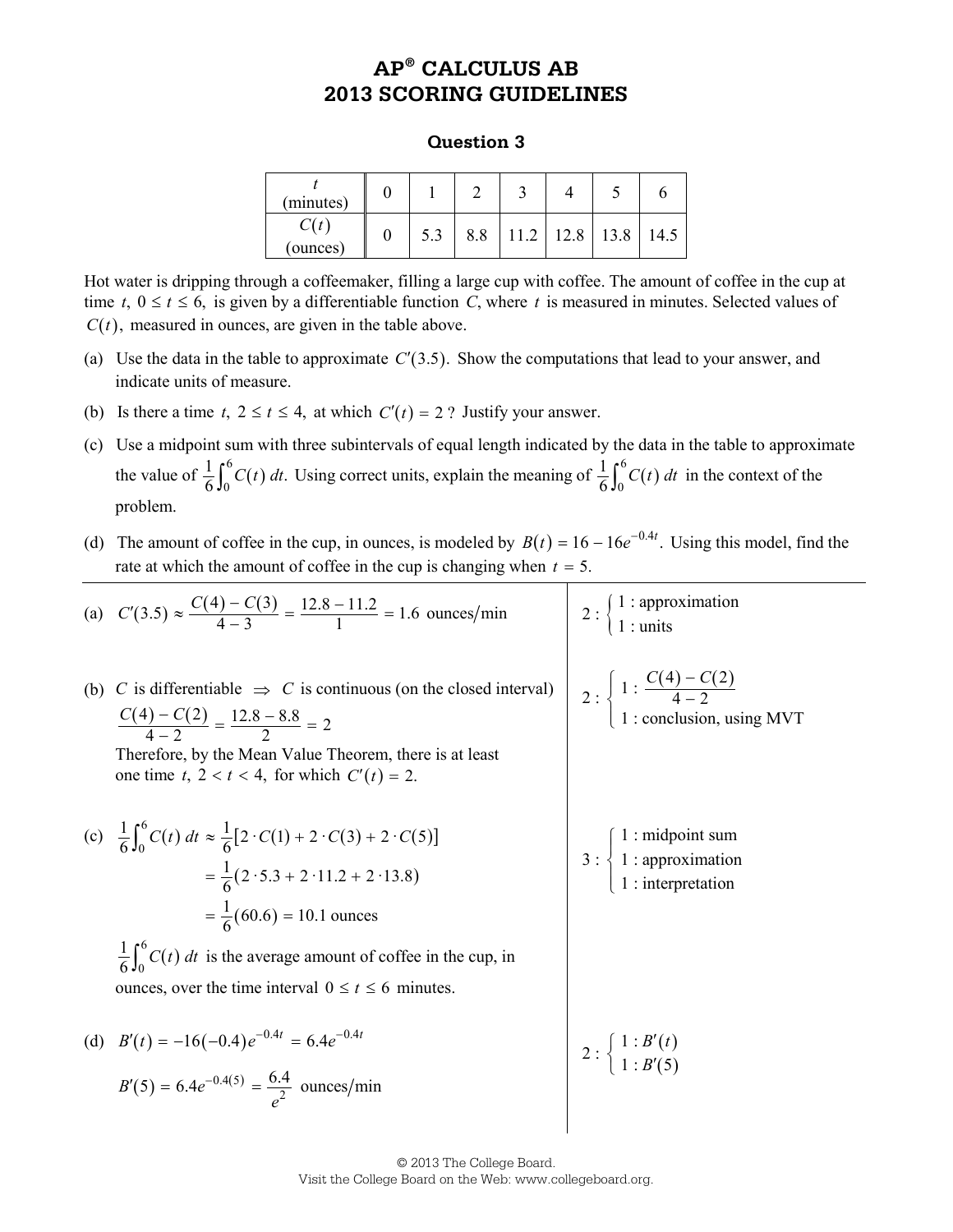#### **Question 4**

The figure above shows the graph of  $f'$ , the derivative of a twice-differentiable function *f*, on the closed interval  $0 \le x \le 8$ . The graph of *f'* has horizontal tangent lines at  $x = 1$ ,  $x = 3$ , and  $x = 5$ . The areas of the regions between the graph of *f* ′ and the *x*-axis are labeled in the figure. The function *f* is defined for all real numbers and satisfies  $f(8) = 4$ .

- (a) Find all values of *x* on the open interval  $0 < x < 8$ for which the function *f* has a local minimum. Justify your answer.
- (b) Determine the absolute minimum value of *f* on the closed interval  $0 \le x \le 8$ . Justify your answer.
- (c) On what open intervals contained in  $0 < x < 8$  is the graph of f both concave down and increasing? Explain your reasoning.
- (d) The function *g* is defined by  $g(x) = (f(x))^3$ . If  $f(3) = -\frac{5}{2}$ , find the slope of the line tangent to the graph of  $g$  at  $x = 3$ .



|     | graph of g at $x = 3$ .                                                                                                                                                                                                                                                           |                                                                                                                 |
|-----|-----------------------------------------------------------------------------------------------------------------------------------------------------------------------------------------------------------------------------------------------------------------------------------|-----------------------------------------------------------------------------------------------------------------|
| (a) | $x = 6$ is the only critical point at which f' changes sign from<br>negative to positive. Therefore, $f$ has a local minimum at<br>$x = 6$ .                                                                                                                                      | 1 : answer with justification                                                                                   |
| (b) | From part (a), the absolute minimum occurs either at $x = 6$ or<br>at an endpoint.<br>$f(0) = f(8) + \int_{8}^{0} f'(x) dx$<br>$= f(8) - \int_0^8 f'(x) dx = 4 - 12 = -8$<br>$f(6) = f(8) + \int_{8}^{6} f'(x) dx$<br>$= f(8) - \int_{6}^{8} f'(x) dx = 4 - 7 = -3$<br>$f(8) = 4$ | 1 : considers $x = 0$ and $x = 6$<br>$3: \begin{cases} 1: \text{answer} \\ 1: \text{justification} \end{cases}$ |
|     | The absolute minimum value of f on the closed interval $[0, 8]$<br>is $-8$ .                                                                                                                                                                                                      |                                                                                                                 |
| (c) | The graph of f is concave down and increasing on $0 < x < 1$<br>and $3 < x < 4$ , because f' is decreasing and positive on these<br>intervals.                                                                                                                                    | 2 : $\begin{cases} 1 : \text{answer} \\ 1 : \text{explanation} \end{cases}$                                     |
|     | (d) $g'(x) = 3[f(x)]^2 \cdot f'(x)$<br>$g'(3) = 3[f(3)]^2 \cdot f'(3) = 3\left(-\frac{5}{2}\right)^2 \cdot 4 = 75$                                                                                                                                                                | $3:\begin{cases} 2:g'(x) \\ 1-\text{answer} \end{cases}$                                                        |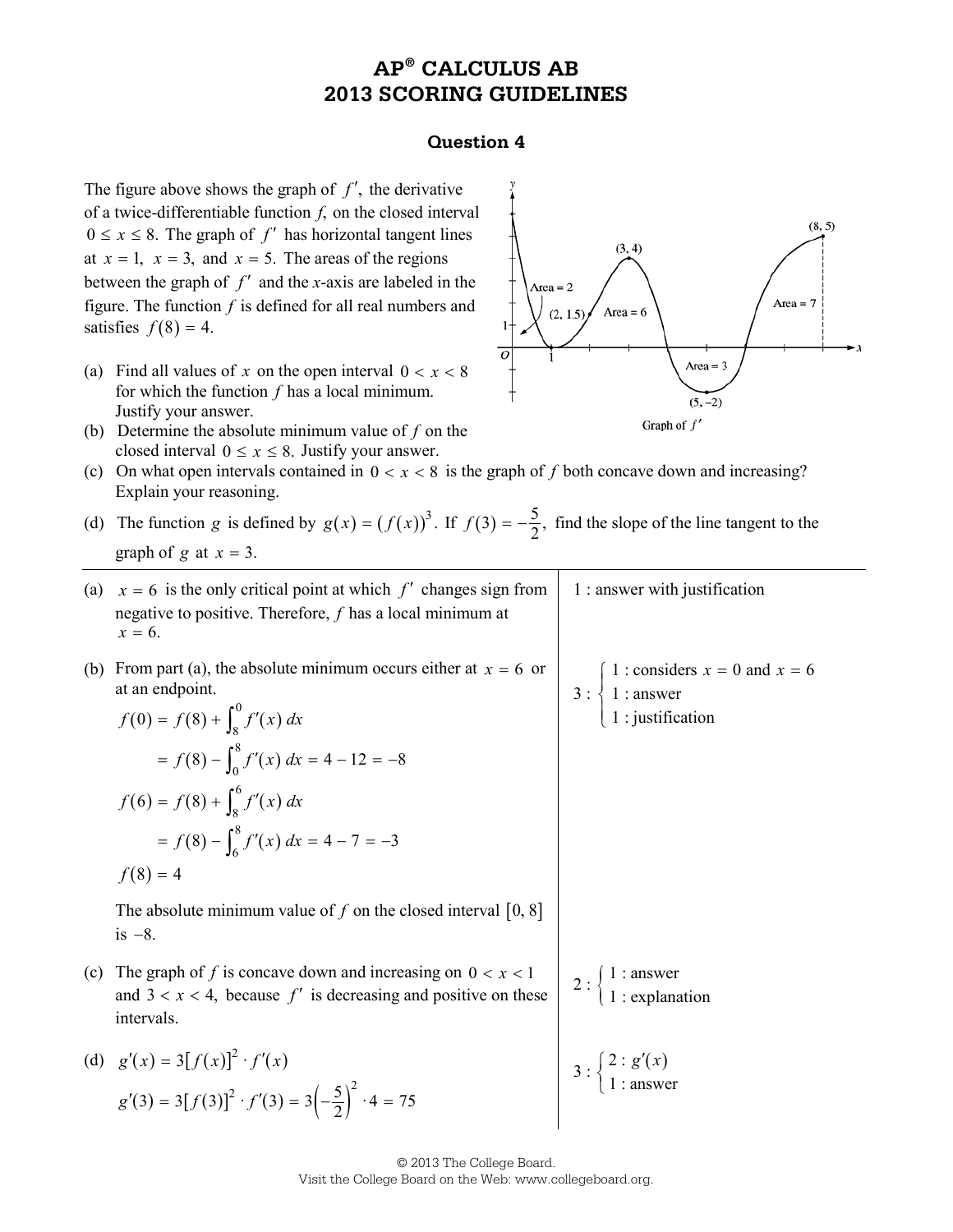#### **Question 5**

Let  $f(x) = 2x^2 - 6x + 4$  and  $g(x) = 4\cos\left(\frac{1}{4}\pi x\right)$ . Let *R* be the region

bounded by the graphs of *f* and *g*, as shown in the figure above.

- (a) Find the area of *R*.
- (b) Write, but do not evaluate, an integral expression that gives the volume of the solid generated when *R* is rotated about the horizontal line  $y = 4$ .



(c) The region *R* is the base of a solid. For this solid, each cross section perpendicular to the *x*-axis is a square. Write, but do not evaluate, an integral expression that gives the volume of the solid.

(a) Area 
$$
=\int_{0}^{2} [g(x) - f(x)] dx
$$
  
\n $=\int_{0}^{2} [4\cos(\frac{\pi}{4}x) - (2x^{2} - 6x + 4)] dx$   
\n $= [4 \cdot \frac{4}{\pi} \sin(\frac{\pi}{4}x) - (2\frac{2x^{3}}{3} - 3x^{2} + 4x)]_{0}^{2}$   
\n $= \frac{16}{\pi} - (\frac{16}{3} - 12 + 8) = \frac{16}{\pi} - \frac{4}{3}$   
\n(b) Volume  $= \pi \int_{0}^{2} [(4 - f(x))^{2} - (4 - g(x))^{2}] dx$   
\n $= \pi \int_{0}^{2} [(4 - (2x^{2} - 6x + 4))^{2} - (4 - 4\cos(\frac{\pi}{4}x))^{2}] dx$   
\n(c) Volume  $= \int_{0}^{2} [g(x) - f(x)]^{2} dx$   
\n $= \int_{0}^{2} [4\cos(\frac{\pi}{4}x) - (2x^{2} - 6x + 4)]^{2} dx$   
\n $= \int_{0}^{2} [4\cos(\frac{\pi}{4}x) - (2x^{2} - 6x + 4)]^{2} dx$   
\n $= \int_{0}^{2} [4\cos(\frac{\pi}{4}x) - (2x^{2} - 6x + 4)]^{2} dx$